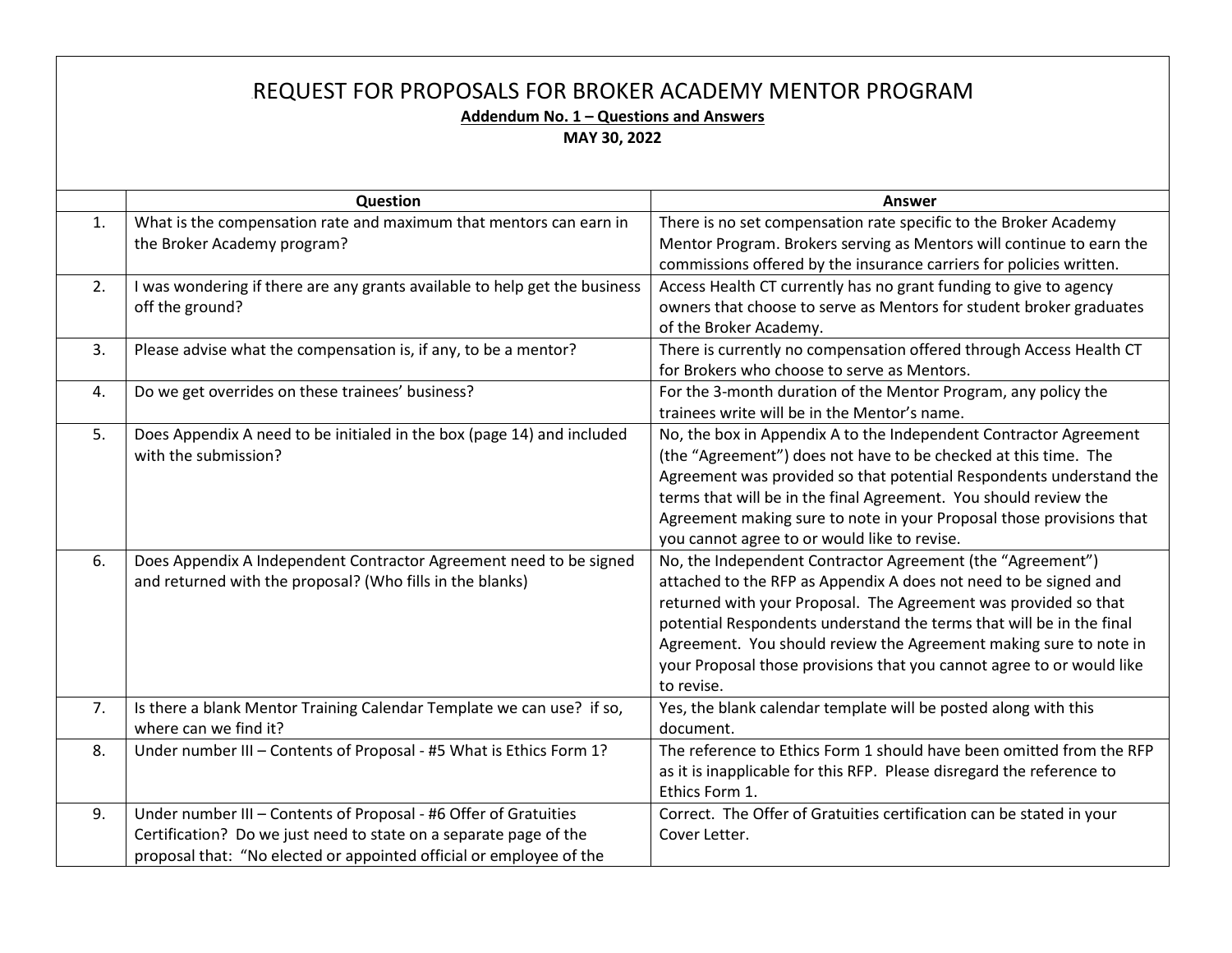|     | State of CT or the Exchange has or will benefit financially or materially                                                                                                   |                                                                                                                                                                                                                                                                                                                                                                                                                                        |
|-----|-----------------------------------------------------------------------------------------------------------------------------------------------------------------------------|----------------------------------------------------------------------------------------------------------------------------------------------------------------------------------------------------------------------------------------------------------------------------------------------------------------------------------------------------------------------------------------------------------------------------------------|
|     | from said Contract.                                                                                                                                                         |                                                                                                                                                                                                                                                                                                                                                                                                                                        |
| 10. | Will the mentors be expected to pay the student brokers, or will the<br>student brokers be paid by Access Health CT or another organization,<br>during the training period? | There is no expectation that the Mentors will compensate students<br>during the official 3-month Mentor Program period.                                                                                                                                                                                                                                                                                                                |
| 11. | Will the mentors have the ability to hire the student brokers if desired?                                                                                                   | Yes! Mentors are certainly free to hire the students if they choose.<br>There is no need to wait for the end of the 3-month Mentor Program to<br>make offers to the students.                                                                                                                                                                                                                                                          |
| 12. | Will AHCT be hiring these student brokers before, during or after the<br>training program?                                                                                  | No, Access Health CT will not hire student brokers before or during the<br>Mentor Program. It should also be noted that Access Health CT<br>currently does not currently employ licensed producers providing in-<br>house brokerage services to AHCT. Upon the conclusion of the Program,<br>these prospective candidates will not receive preferential treatment if<br>they choose to apply for open positions with Access Health CT. |
| 13. | Will Faneuil be hiring these student brokers before, during or after the<br>training program?                                                                               | Access Health CT is not partnering with Faneuil to hire student brokers<br>before or during the Mentoring Program. Upon the conclusion of the<br>Program, Faneuil is free to hire qualified applicants.                                                                                                                                                                                                                                |
| 14. | Will any other organization be hiring these student brokers before,<br>during or after the training program?                                                                | Access Health CT has not arranged for any third-party organization to<br>hire students before, during or after the Mentor Program. One of the<br>goals of the Mentor Program is to train student brokers so that they will<br>be good candidates for Mentor Brokers to hire upon the conclusion of<br>the Mentor Program. However, students are free to accept<br>employment wherever they choose.                                     |
| 15. | Can AHCT create an agency hierarchy level in the broker portal, in which<br>individual brokers could be under an agency?                                                    | This question is beyond the scope of this RFP.                                                                                                                                                                                                                                                                                                                                                                                         |
| 16. | Will AHCT have a leads program to help generate new business to these<br>new brokers?                                                                                       | At this time, AHCT has not determined whether it will create a leads<br>program to help generate new business for the new broker graduates<br>of the Broker Academy Program.                                                                                                                                                                                                                                                           |
| 17. | Will the new brokers have opportunities to work at enrollment fairs and<br>enrollments centers? i.e., New Opportunities in Waterbury, CT.                                   | Yes, the new brokers will have the same opportunities as the rest of the<br>broker community.                                                                                                                                                                                                                                                                                                                                          |
| 18. | Will AHCT or another organization establish additional enrollment fairs<br>and/or enrollments centers which these new brokers would be allowed<br>to work?                  | AHCT will not schedule additional enrollment fairs or set up additional<br>enrollment centers, but they will be able to sign up for all enrollments<br>fairs/locations. The new brokers will also be able to work with our<br>Navigators.                                                                                                                                                                                              |
| 19. | Will AHCT have a contact person for the mentors should they any issues<br>or concerns?                                                                                      | Yes. This information will be communicated at the start of the Broker<br>Academy Program.                                                                                                                                                                                                                                                                                                                                              |
| 20. | Will the student brokers be getting their health and life license or just<br>health?                                                                                        | Students will be expected to get their health and life licenses                                                                                                                                                                                                                                                                                                                                                                        |